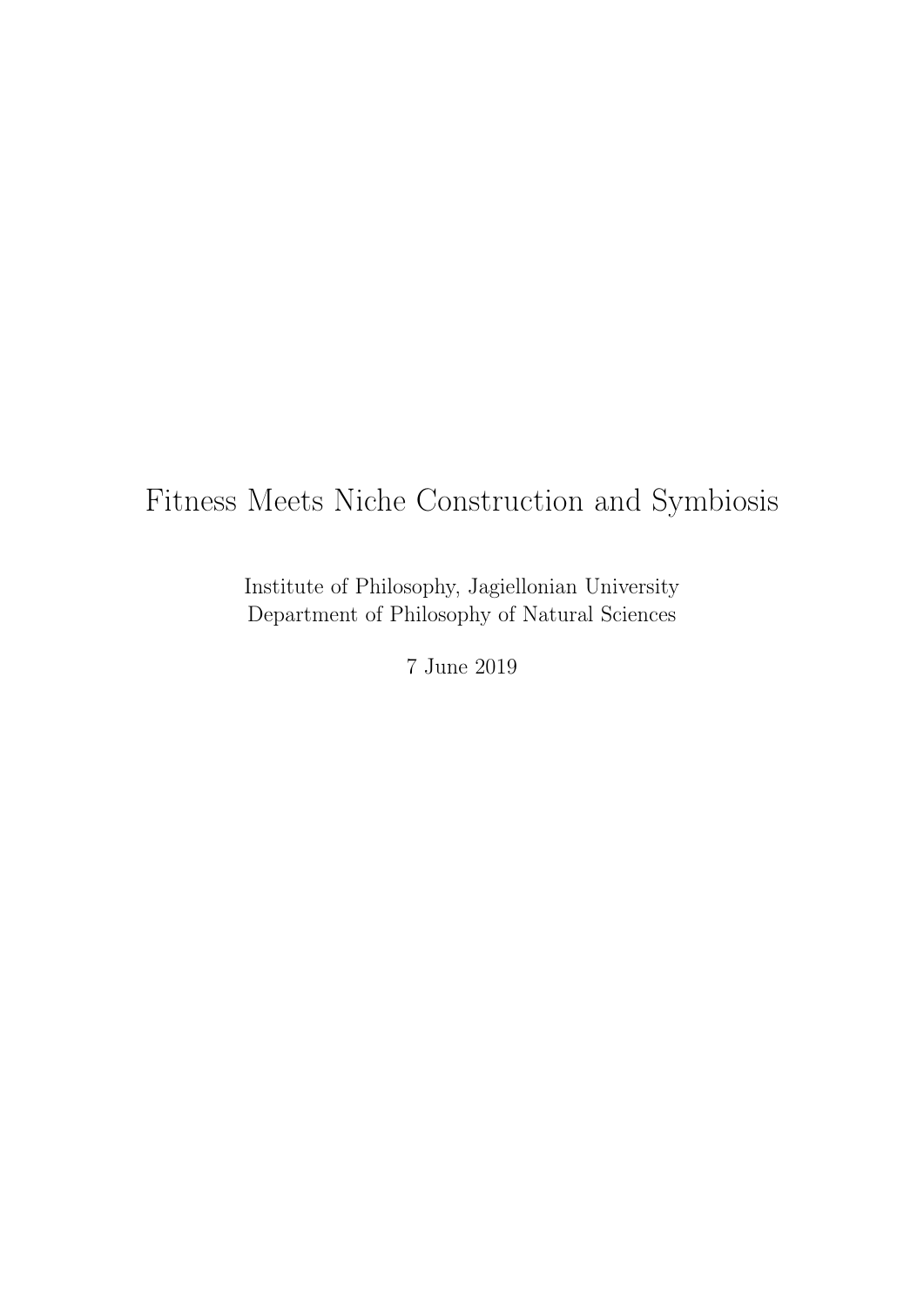# Abstracts

## GUEST LECTURE

• Lynn Chiu: Fitness Under Niche Construction

### CONTRIBUTED PAPERS

- Krzysztof Argasiński: From individual interactions to population growth: Demographic definition of fitness and causal structures underlying evolutionary processes from the game theoretic point of view
- Natalia Danilkina: The Language of Adaptation and Niche Construction: Watchout a Metaphoric Snowball
- Adrianna Grabizna: Speciation drives speciation or extinction? The paralell between the evolution of the concept of ecological niche in ecological modelling and of causality in evolutionary biology
- Gregor Greslehner: Symbiosis of the fittest: Why function is more important than taxonomic composition
- Michał Kolasa: Ecological 'Inception': Can organism be a niche?
- Wiktor Rorot: Fitness and complexity
- Adrian Stencel: Why the evolution of heritable symbiosis neither enhances nor diminishes the fitness of a symbiont?
- Javier Suárez: Holobionts as niche constructors, and how to measure their fitness
- Walter Veit: Evolution of multicellularity: Cheating done right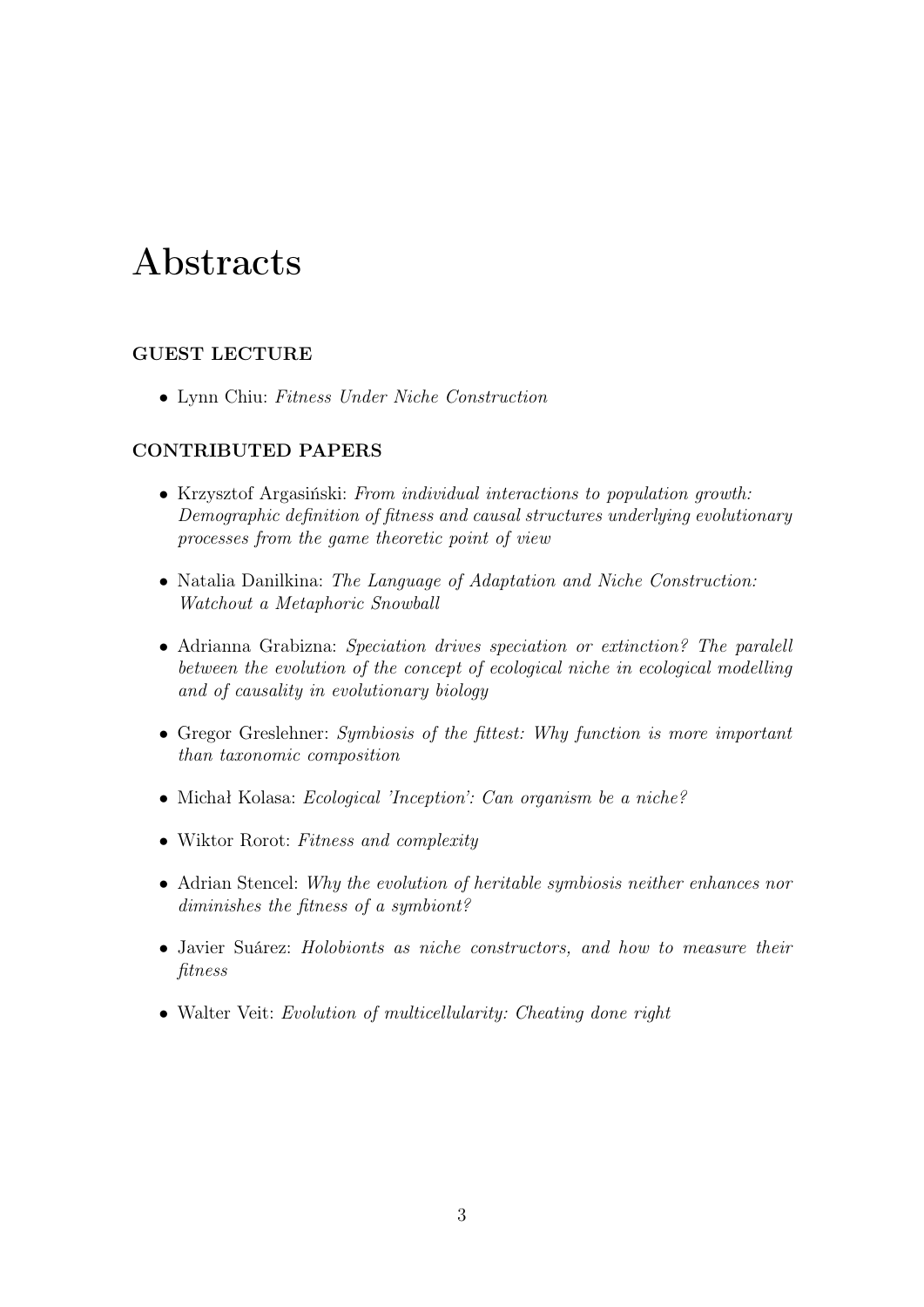#### Fitness Under Niche Construction

Lynn Chiu University of Bordeaux

In this talk, I will lay out the different ways niche construction can challenge a common conception of evolutionary fitness. To fix ideas, I will capture the common notion with a simple causal model. This causal model not only underpins many philosophical interpretations of fitness, it also reflects the intuitions driving colloquial and the usage of natural selection in other disciplines.

According to the causal model, differences in fitness are the result of differences in the (1) non-accidental, (2) intrinsic, (3) comparable features of traits or individuals, ensured in part by the presence of a (4) common environment. I will show that niche construction (and in some cases, massive symbiosis as well) challenges each component of this model.

My analysis has an important implication for the "counterexample" debate over the Propensity Interpretation of Fitness (PIF). PIF is a probabilistic interpretation of the fitness value in mathematical evolutionary models. The PIF is based on a specific causal model of fitness, which, I argue, is a species of the simple causal model outlined above. Past critiques of the PIF have focused on mathematical models inconsistent with PIF's probabilistic representation of fitness. Responses to these counterexamples have either tried to fix the PIF's probabilistic representation or abandon it while retaining the PIF's causal model. I argue that causal counterexamples from niche construction share unifying features with the mathematical counterexamples and reject the PIF's causal model. The problem with PIF is thus not just its specific representation of fitness as a kind of propensity, but also the causal structure of fitness that accounts for its propensity.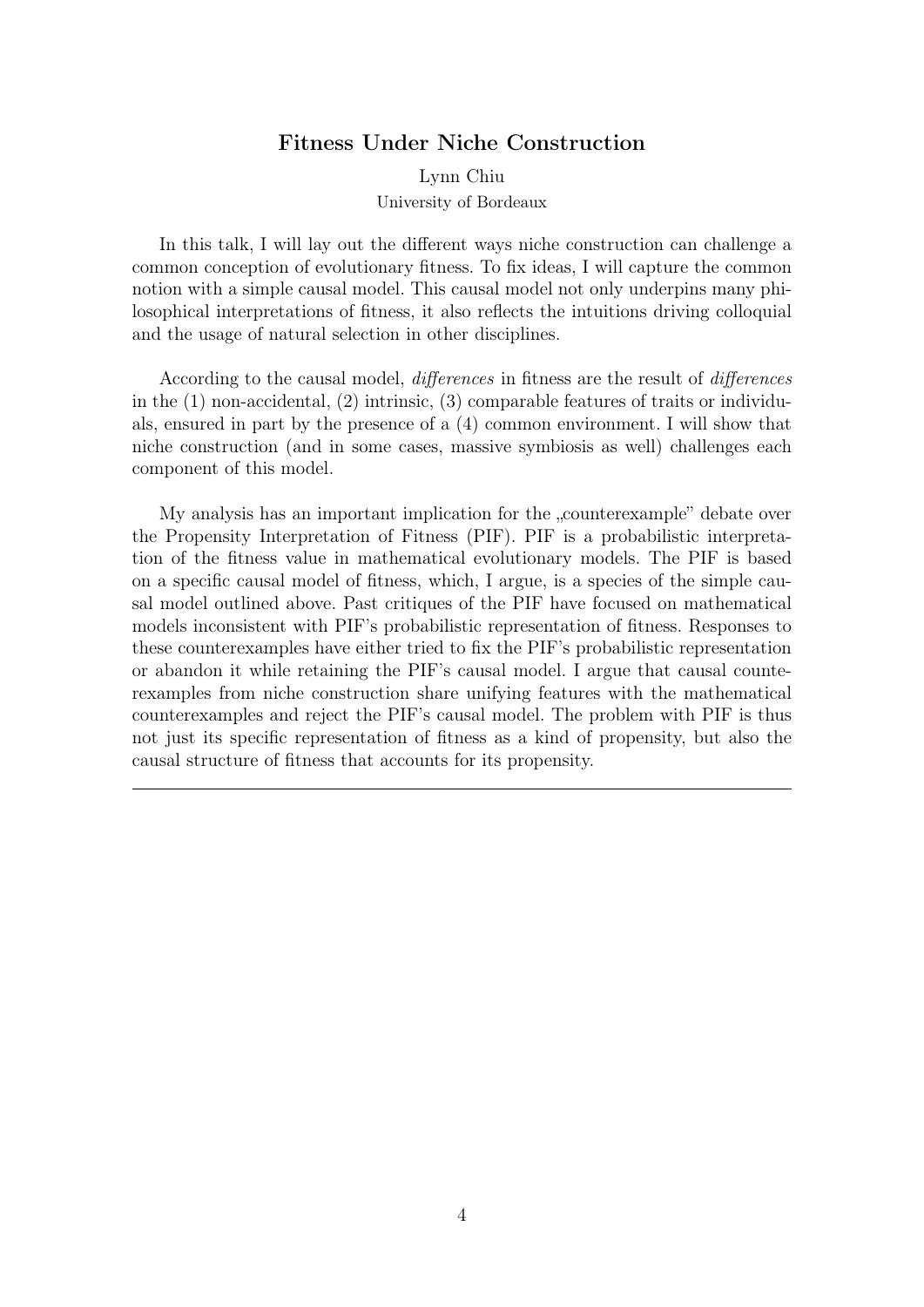# From individual interactions to population growth: Demographic definition of fitness and causal structures underlying evolutionary processes from the game theoretic point of view

Krzysztof Argasiński Jagiellonian University & Polish Academy of Sciences

The talk will be focused on the definition of Darwinian Fitness as the measurable quantity related to the physical process of self-replication. It will be based on the latest development in mathematical models of evolutionary game theory. Organisms are regarded as replicators that produce copies of themselves and can be removed from the population in effect of death. Thus the two opposing physical forces shaping the size and the composition of the population are the fertility and the mortality. Reproduction and death of the individual depends on the interactions with other organisms or other elements of the environment. This leads to the possibility of trade-offs between different outcomes of the interaction, resulting from the causal structure of that interaction (for example when reproduction occurs after danger stage such as mating fight, only survivors can win and reproduce). Those interactions also affect the state of the individual (energy level, accumulation of damages) leading to life history mechanisms shaping its life cycle. This approach naturally leads to the demography as the basic conceptual toolbox. Individuals, which are rather "chemical reactions" of finite duration than "particles" with constant properties, constitute populations undergoing ecological and selection processes responsible for their size and composition. Those, processes may (or may not) lead to the population level dynamic equilibria, which in effect determine the fate of the contained individuals. This closes the feedback loop. Therefore, we can explain the natural phenomena in terms of "population machines" emerging from the local interactions (such as outcomes of pairwise encounters) or aggregated collective behaviour (for example bacterial quorum sensing).

Argasinski, K., and M. Broom. "Ecological theatre and the evolutionary game: how environmental and demographic factors determine payoffs in evolutionary games". Journal of mathematical biology 67.4 (2013): 935-962.

Argasinski, K., and M. Broom. "Evolutionary stability under limited population growth: Eco-evolutionary feedbacks and replicator dynamics" Ecological Complexity 34 (2018): 198-212.

Argasinski, K., and M. Broom. "Interaction rates, vital rates, background fitness and replicator dynamics: how to embed evolutionary game structure into realistic population dynamics". Theory in Biosciences 137.1 (2018): 33-50.

Doebeli, Michael, Yaroslav Ispolatov, and Burt Simon. "Point of view: Towards a mechanistic foundation of evolutionary theory". *Elife* 6 (2017): e23804.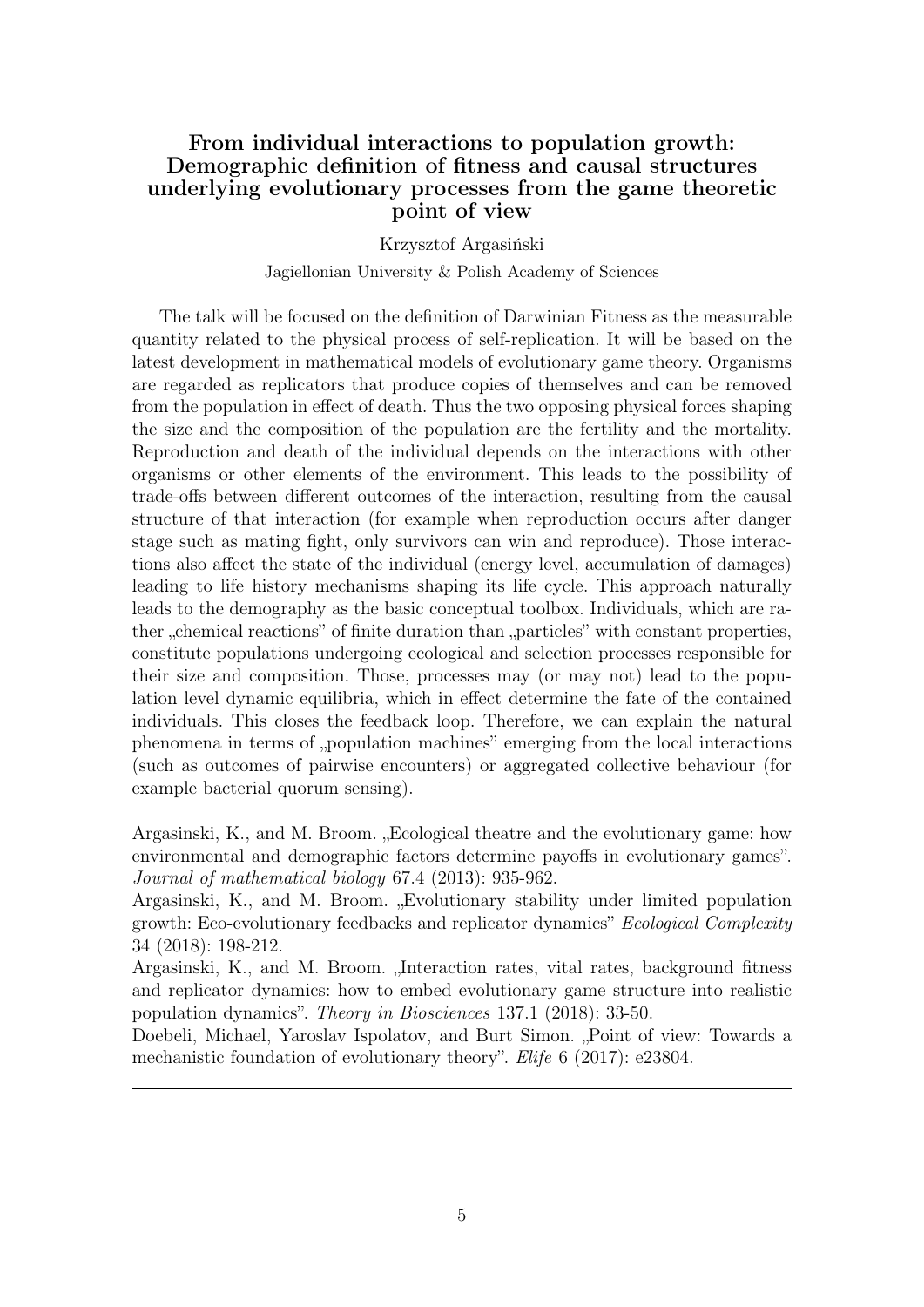# The Language of Adaptation and Niche Construction: Watchout a Metaphoric Snowball

#### Natalia Danilkina

#### Immanuel Kant Baltic Federal University

How should "fitness" be treated? This paper deals with the philosophical and linguistic aspects of the issue. In many cases, notions like "fitness" or "adaptation" work as teleological metaphors. According to Rosenberg and McShea, an explanation is said to be teleological when it resorts to notions such as ends, goals, purposes, or objectives (Rosenberg & McShea 2008). The deconstruction of metaphors, as I am going to argue, can disclose the ascribed teleology and prevent from much confusion.

An example of the use of metaphors in biosciences can be delivered by minimal intellect studies. Some recent research evidence may make one admit that diverse adaptive responses of creatures lacking neural system, like plants, to environmental cues display their "cognitive abilities" (Gross 2016; Trewavas 2016), and against all odds - plant's "neurology" (Alpi et al. 2007; Calvo 2016; Msimang 2016). This leads to the deflation of the notion of "cognition" and "intelligence", and hence, to the revision of a larger scope of scientific vocabulary. Similar thing happens to the discourse of fitness and adaptation, where figurative contexts ascribing functions and goals while explaining the evolution of communities have for a while prevailed over seeing their co-evolution.

The developments in scientific vocabulary and competition of theoretical and conceptual framework are quite normal and even a necessary thing. Furthermore, it is worth noting, that the scientific language is full of metaphors, which is hardly avoidable. Hence, the deconstruction of terms will probably not undermine the basic means of scientific communication. It is more likely, that putting a lot of effort in sorting out the old metaphors a scientific community creates new ones.

Characteristically, the so-called "teleological thinking" has been remaining pervasive in the discourse of fitness. The concepts of "co-evolution" and "niche construction" differ from the concept of "adaptation" to the environment conditions, but the discussion remains largely teleological in the principle. Some epistemic implications of this fact will be further analysed.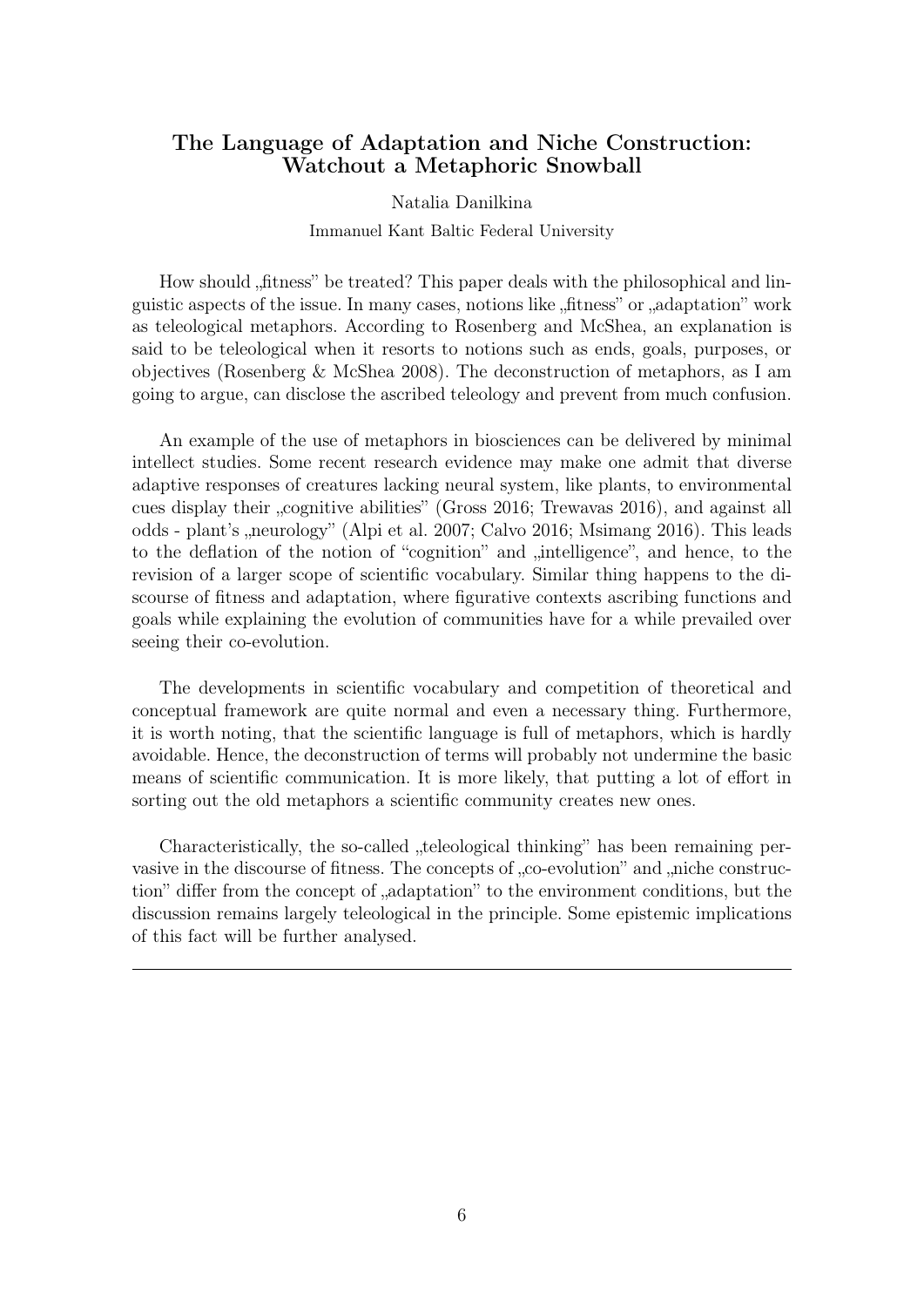# Speciation drives speciation or extinction? The paralell between the evolution of the concept of ecological niche in ecological modelling and of causality in evolutionary biology

Adrianna Grabizna

University of Zielona Góra

There is an ongoing discussion (especially in Nature) between two hypotheses. The first one says that speciation drives extinction (ex. Whittacker 2007). Here, the ecological modelling is based on the famous MacArthur Wilson (1963, 1967) theory of island biogeography, which says that speciation and extinction depend on spatial properties of the environment (such as island size and isolation). In other words, speciation and extinction depend on properties extrinsic to the species being modeled. The second hypothesis says, on the contrary, that species diversity itself drives speciation and that the higher number of endemic species, the higher the speciation rate (Emerson & Kolm 2005). In this model, speciation and extinction depend on properties intrinsic to the species being modeled. I argue that the first hypothesis goes in line with the adaptationist, externalist 'lock and key' supposition that the discontinuity of species results from the discontinuity of environments to which species get adapted, while the second hypothesis goes in line with the supposition that the discontinuity of species results from the discontinuity of variation which now gets popular. I will show that there is a paralell between the evolution of the concept of ecological niche and the way we understand the causality in evolution.

# Symbiosis of the fittest: Why function is more important than taxonomic composition

Gregor Greslehner University of Bordeaux

While the number of microbial cells has been recently updated to roughly being the same, the number of genes of the microbiota still outweighs that of the human host by far. Thus, the host has a large repertoire of potential biochemical activities in addition to its own hereditary material at its disposal - at least to some extent. The host provides niches for certain microbes to colonize. From the host's perspective, it is less important which taxa are present, but rather that certain functions will be taken care of, e.g. digesting dietary fiber, while others are kept at bay, e.g. infection. At the same time, the microbes may re-shape and actively construct their niche by their activities.

Viewing the microbiota "as an ecosystem on a leash", Foster et al. "therefore, expect natural selection to favour hosts that act as ecosystem engineers that influence not only individual species but also community-level properties, such as stability and productivity" (2017, p. 48). I suggest that function in the form of biochemical repertoire is such a community-level property that is more important - and persistent - than *taxonomic composition*. Taxonomic profiling still remains the major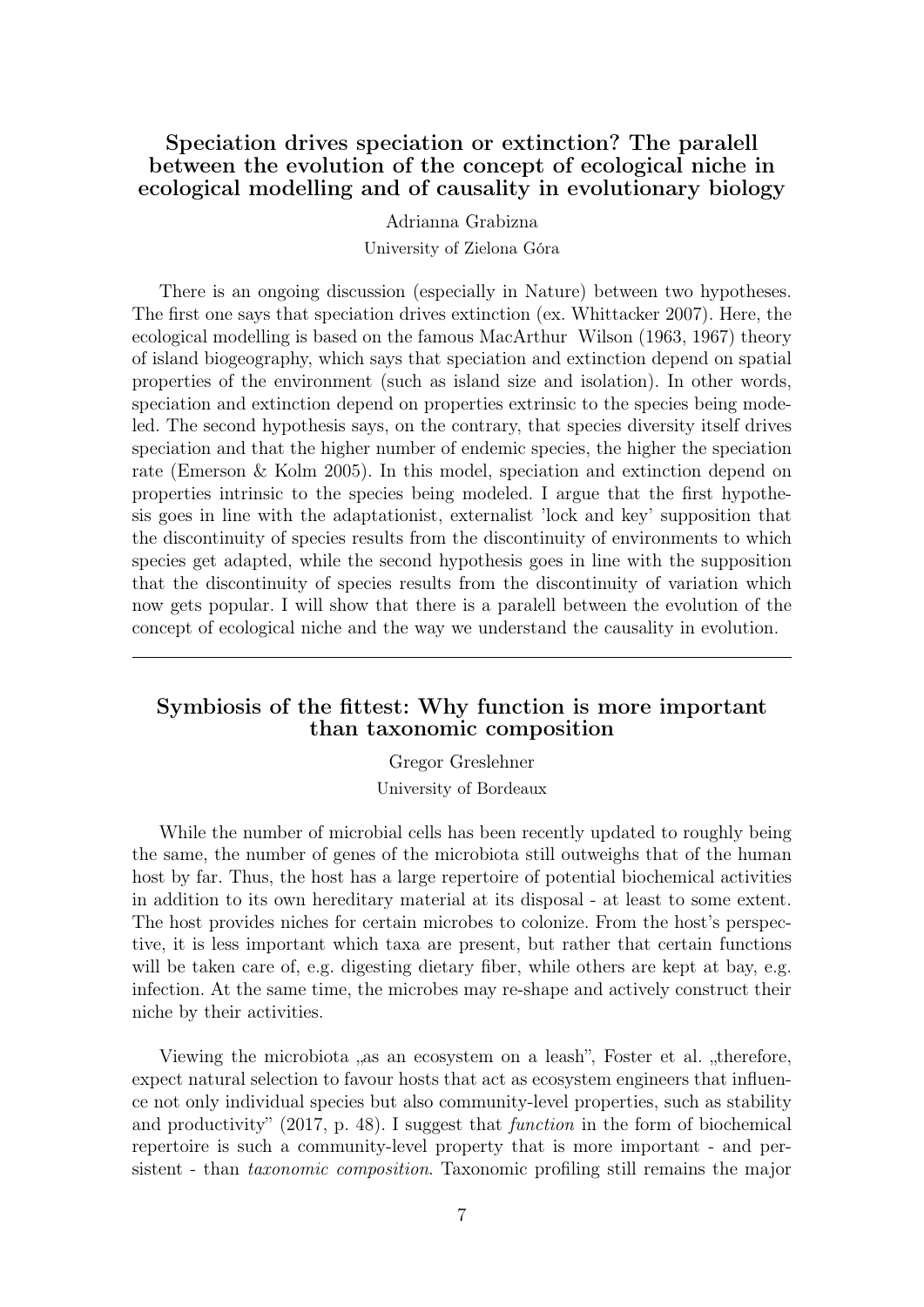way in which microbiota are being characterized. However, a frequent observation in microbiota studies is the fact that functional repertoire is more conserved across individuals than taxonomic composition:

This observation of similarity in habitat (niche) use with respect to functional genes, but not species, together with the relative ease with which bacteria share genetic material, suggests that the key level at which to address the assembly and structure of bacterial communities may not be "species" (by means of rRNA taxonomy), but rather the more functional level of genes. (Burke et al., 2011, p. 14288)

Therefore, I suggest to modify idea of measuring ecological fitness as persistence through time (Bouchard, 2008) by addressing differential persistence of functional aspects rather than taxonomic lineages. The focus on function has consequences for both evolutionary and physiological questions, where the co-evolution and development of microbiota and host is not pictured as passive colonization; instead, the active construction of niches from both parties constitutes fitness investments that impact each other's fitness and shape the dynamics of their symbiotic relationship. An important aspect in this enterprise will be the role of the immune system in monitoring niche colonization and construction by the microbiota. The interplay of functions results in a feedback-dialog such that host and microbiota  $\mu$  invest" in each other's fitness for optimal functionally fitting niches, together maximizing the persistance - and fitness - of the holobiont.

References

Bouchard, F. (2008). Causal processes, fitness, and the differential persistence of lineages. Philosophy of Science, 75(5):560–570. doi:10.1086/594507. Burke, C., Steinberg, P., Rusche, D., Kjelleberg, S., and Thomas, T. (2011). Bacterial community assembly based on functional genes rather than species. Proceedings of the National Academy of Sciences, 108(34):14288–14293.doi:10.1073/pnas.1101591108. Foster, K. R., Schluter, J., Coyte, K. Z., and Rakoff-Nahoum, S. (2017). The evolution of the host microbiome as an ecosystem on a leash. Nature, 548:43–51. doi:10.1038/nature23292.

## Ecological 'Inception': Can organism be a niche?

Michał Kolasa

Polish Academy of Sciences

Recent development of technology allowed to consider influence of bacteria on hosts biology. Among invertebrates the most influential are endosymbiotic bacteria that cause number of phenotypic and even genotypic effects on hosts populations. As a consequence, these bacteria can affect not only current ecological relations or host physiologies, but also causing evolutionary effects, e.g. contributing to speciation. In the world of insects, there are a number of endosymbiotes, of which the following types deserve special attention: Wolbachia, Cardinium, Spiroplasma and Rickettsia. All of them characterizes a similar effect on the biology of their hosts.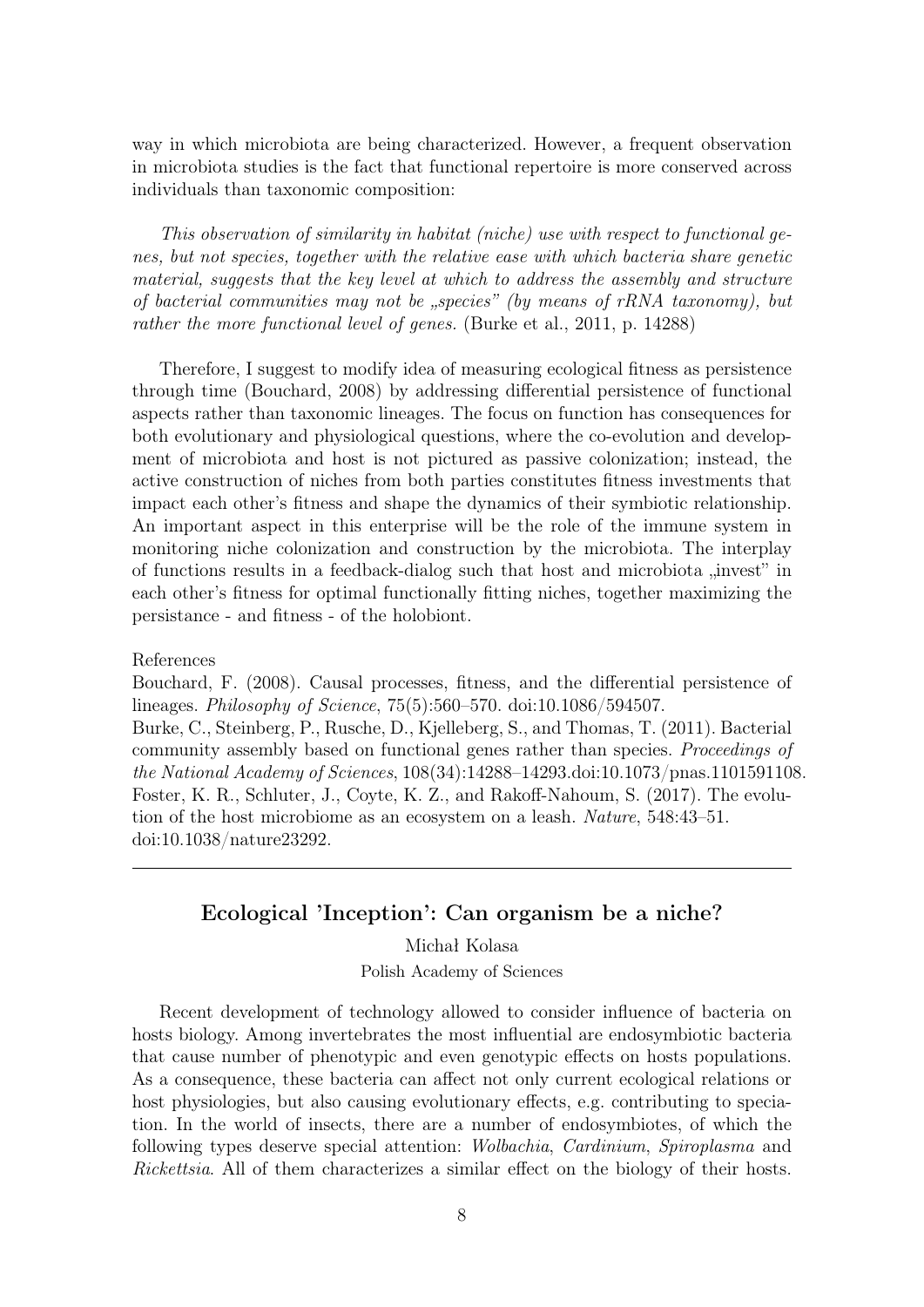Among these bacteria *Wolbachia* is the most frequent and best known endosymbiote. This intracellular bacterium is known to cause a number of manipulations of hosts reproduction through male-killing, cytoplasmic incompatibility, parthenogenesis induction, and feminization of genetic males to increase its own fitness. However recent discoveries showed that it also can protect its host from RNA viruses or be bacteriocyte-associated nutritional mutualist. For long time it was believed that Wolbachia can be only inherited in mothers line. Currently we have numerous evidences that it also can be transmitted horizontally to previously uninfected specimen through common food source, predation or through parasitism.

In my studies I use molecular tools to investigate whether there are dependencies in the ecological and evolutionary context between the occurrence of endosymbiotic bacteria and beetles. Beetles species can be found in almost all freshwater and land-based ecosystems, they are a very ecologically plastic group in which representatives of almost all life strategies can be found. On the micro level single specimen can be consider as a niche for resident microorganisms, collectively known as the microbiota. My aim was to answer the question: what shapes the microbiota composition of host and which (if any) of its traits make it more prone to be infected by endosymbiotic bacteria. My results indicate that Wolbachia is the most common endosymbiont with 27% infection level and Rickettsia, Spiroplasma and Cardinium were much less prevalent as they infected: 8%, 3% and 2%, respectively. Co-infection by different endosymbionts occurred rarely and was limited mostly to two bacteria taxa within one host. Moreover hosts that share some biological/ecological traits were more often infected by *Wolbachia* than others. Trophic affinity (as well as habitats and microhabitats, which are correlated with trophy) is probably the most important explanation for Wolbachia occurrence in beetles. Phytophagous and saprophagous species had the highest infection rate (38.6% and 34.3% respectively) whereas predators were the least infected ones (17.6%). Such phenomenon is probably associated with horizontal transfer of bacteria. This findings correspond to my other studies in which I found preliminary evidence for horizontal transfer of Wolbachia among Crioceris leaf beetles through host Asparagus plant. On the other hand such pattern did not occurred in predatory ground and rove beetles which share the same habitat and probably feed on similar pray. Finally my findings indicate that hosts microbiome is shaped by both phylogenetic affinity and diet and less by endosymbionts presence.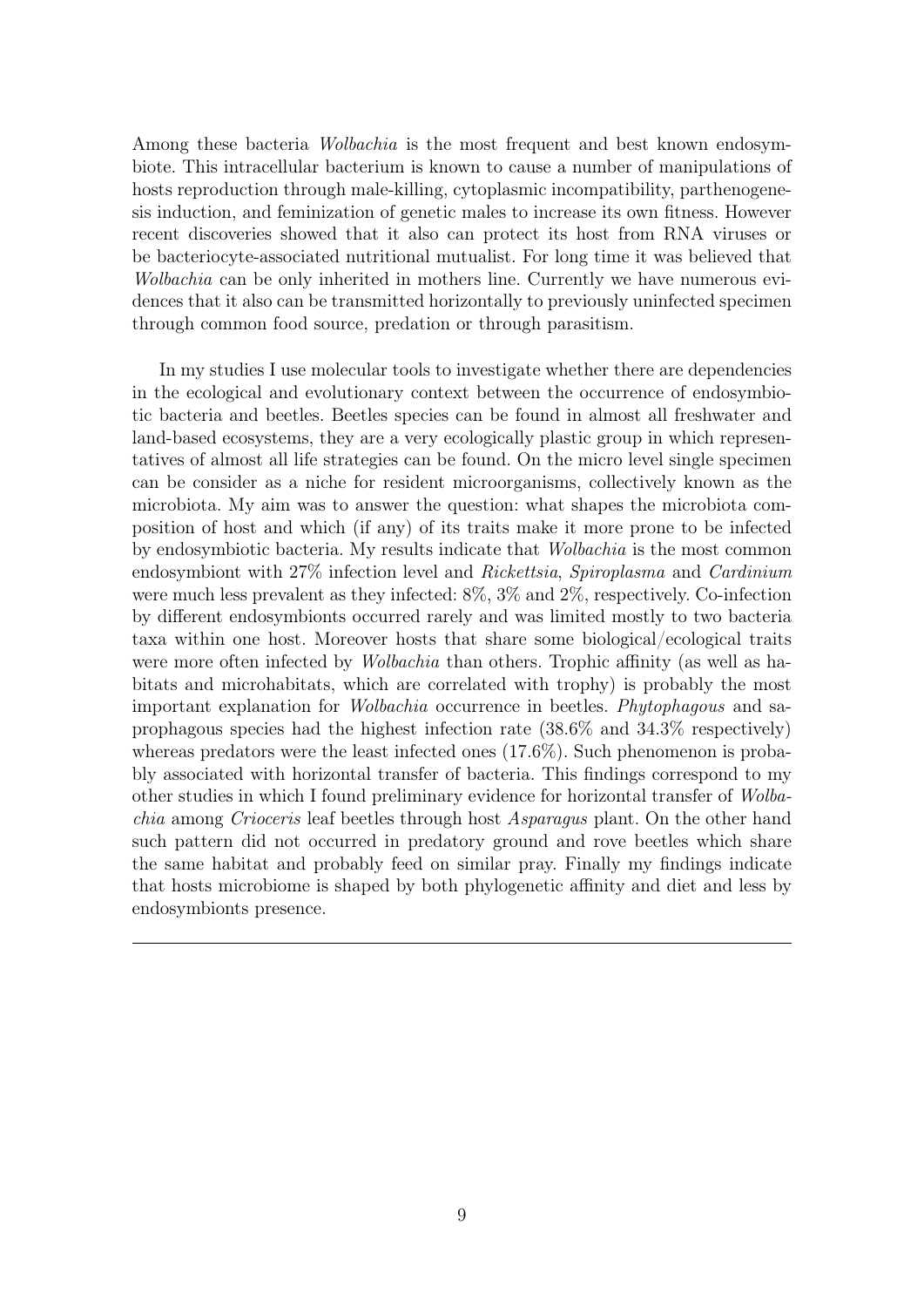### Fitness and complexity

Wiktor Rorot University of Warsaw

Derived from the theory of information, the notion of complexity, or more specifically functional complexity, provides a widely applicable measure that could help explain a plethora of biological phenomena, including consciousness (Tononi et al. 2016). The notion of complexity is important also with relation to evolution and fitness - in the theoretical biology and philosophy of biology there has been a lively discussion over understanding the direction of evolutionary change either in terms of increase of fitness or in terms of increase of complexity (Saunders & Ho 1976, Joshi et al. 2013).

Unfortunately, the most popular formalisms developed within the information theory, computer science, and physics, e.g. the Kolmogorov complexity (Kolmogorov 1968), are not easily fitted to living organisms (Deacon & Koutroufinis 2014). It seems however, that with the advent of Karl Friston's free energy principle (and the associated active inference framework, Ramstead et al. 2018, Kirchhof et al. 2018) and the work that is being done within this framework on niche construction (Constant et al. 2018) it became possible to provide an accurate, intuitive, and formal definition of functional complexity.

The free energy principle is a normative rule that aims to provide a unified account of the processes of life and cognition happening on multiple timescales: evolutionary, phylogenetic, ontogenetic and real-time (Ramstead et al. 2018). Its key claim is that systems, defined by their enclosure in a Markov blanket, aim to minimize the difference between their model of the world and the actual state of their environment. This difference is measured in information theoretic terms as surprisal. However, since the systems cannot directly access the actual amount of surprisal, they have to minimize the upper bound on it, provided by the free energy (Friston 2010). This minimization, according to the active inference framework, is an active process that can be (with certain reservations) described analogously to the process of scientific hypothesis testing.

In the paper I will propose a formal definition of complexity derived from the free energy principle that realizes the following intuitions: it is a continuous, additive function; it is closely related to the processes (past and future) happening in the living organism; it is applicable both to biological systems and to informational systems; it is intuitive (in the sense of the Deacon's , frog soup" problem); it is a real property of the analyzed system. I will try to show that this definition unites the notions of complexity and of fitness.

#### References

Constant, A., Ramstead, M. J. D., Veissière, S. P. L., Campbell, J. O., & Friston, K. J. (2018). A variational approach to niche construction. Journal of The Royal Society Interface, 15(141), 20170685. https://doi.org/10.1098/rsif.2017.0685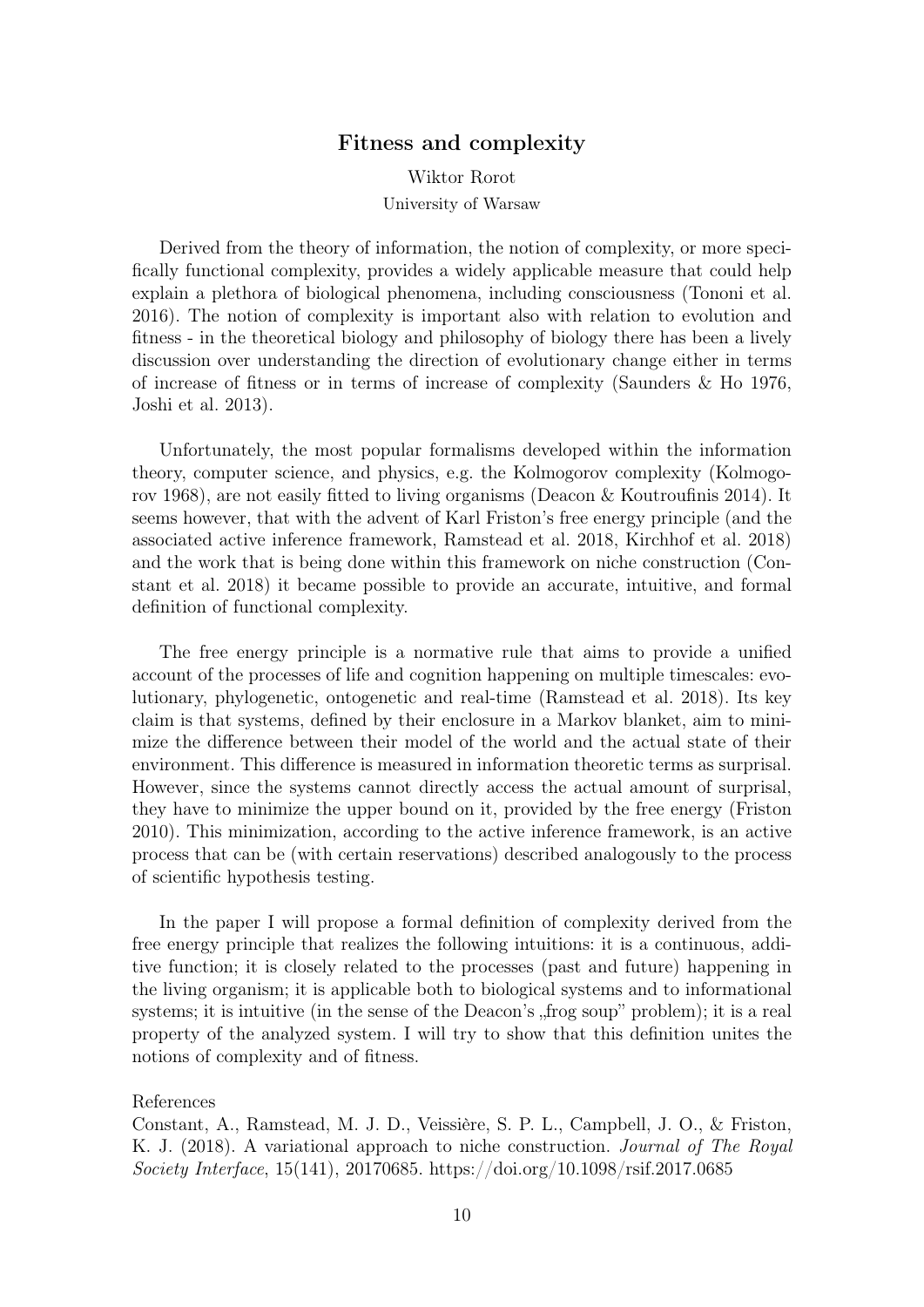Deacon, T., & Koutroufinis, S. (2014). Complexity and Dynamical Depth. *Informa*tion, 5(3), 404–423. https://doi.org/10.3390/info5030404

Friston, K. (2010). The free-energy principle: a unified brain theory? Nature Reviews Neuroscience, 11(2), 127–138. https://doi.org/10.1038/nrn2787

Joshi, N. J., Tononi, G., & Koch, C. (2013). The Minimal Complexity of Adapting Agents Increases with Fitness. PLoS Computational Biology, 9(7), e1003111. https://doi.org/10.1371/journal.pcbi.1003111

Kirchhoff, M., Parr, T., Palacios, E., Friston, K., & Kiverstein, J. (2018). The Markov blankets of life: autonomy, active inference and the free energy principle. Journal of The Royal Society Interface, 15(138), 20170792. https://doi.org/10.1098/rsif.2017.0792 Kolmogorov, A. N. (1968). Three approaches to the quantitative definition of information. International Journal of Computer Mathematics, 2(1–4), 157–168. https://doi.org/10.1080/00207166808803030

Ramstead, M. J. D., Badcock, P. B., & Friston, K. (2018). Answering Schrödinger's question: A free-energy formulation. Physics of Life Reviews, 24, 1–16. https://doi.org/10.1016/j.plrev.2017.09.001

Saunders, P. T., & Ho, M. W. (1976). On the increase in complexity in evolution. Journal of Theoretical Biology,  $63(2)$ ,  $375-384$ . https://doi.org/10.1016/0022-5193(76)90040-0

Tononi, G., Boly, M., Massimini, M., & Koch, C. (2016). Integrated information theory: from consciousness to its physical substrate. Nature Reviews Neuroscience, 17(7), 450–461. https://doi.org/10.1038/nrn.2016.44

# Why the evolution of heritable symbiosis neither enhances nor diminishes the fitness of a symbiont?

Adrian Stencel

Jagiellonian University

One of the current problems in microbiology concerns the understanding of fitness in host-symbiont systems. A great deal of research and conceptual work has analysed how the host benefits from such associations; however, very little of this work has attempted to take the microbial perspective. Nevertheless, some scientists have argued that we should conduct more comparative studies of microorganisms that interact with a host and their free-living counterparts in order to determine whether or not symbiosis is beneficial for these microorganisms. In this paper, by means of analysing heritable symbiosis as a case study, I intend to provide a different perspective on this subject. Mainly, I argue that asking how the fitness of a given microorganism was changed during the evolution of heritable symbiosis may be theoretically unjustifiable, at both the early and late stages of this process. The reason for this, I argue, is that, during the evolution of heritable symbiosis, the fitness of microorganisms becomes incommensurable with that of its free-living counterparts because their contexts become radically different; therefore, comparing their fitness makes little sense. My analysis is driven by the use of the ecological concept of fitness; accordingly, my conclusions are bound to this specific interpretation of fitness.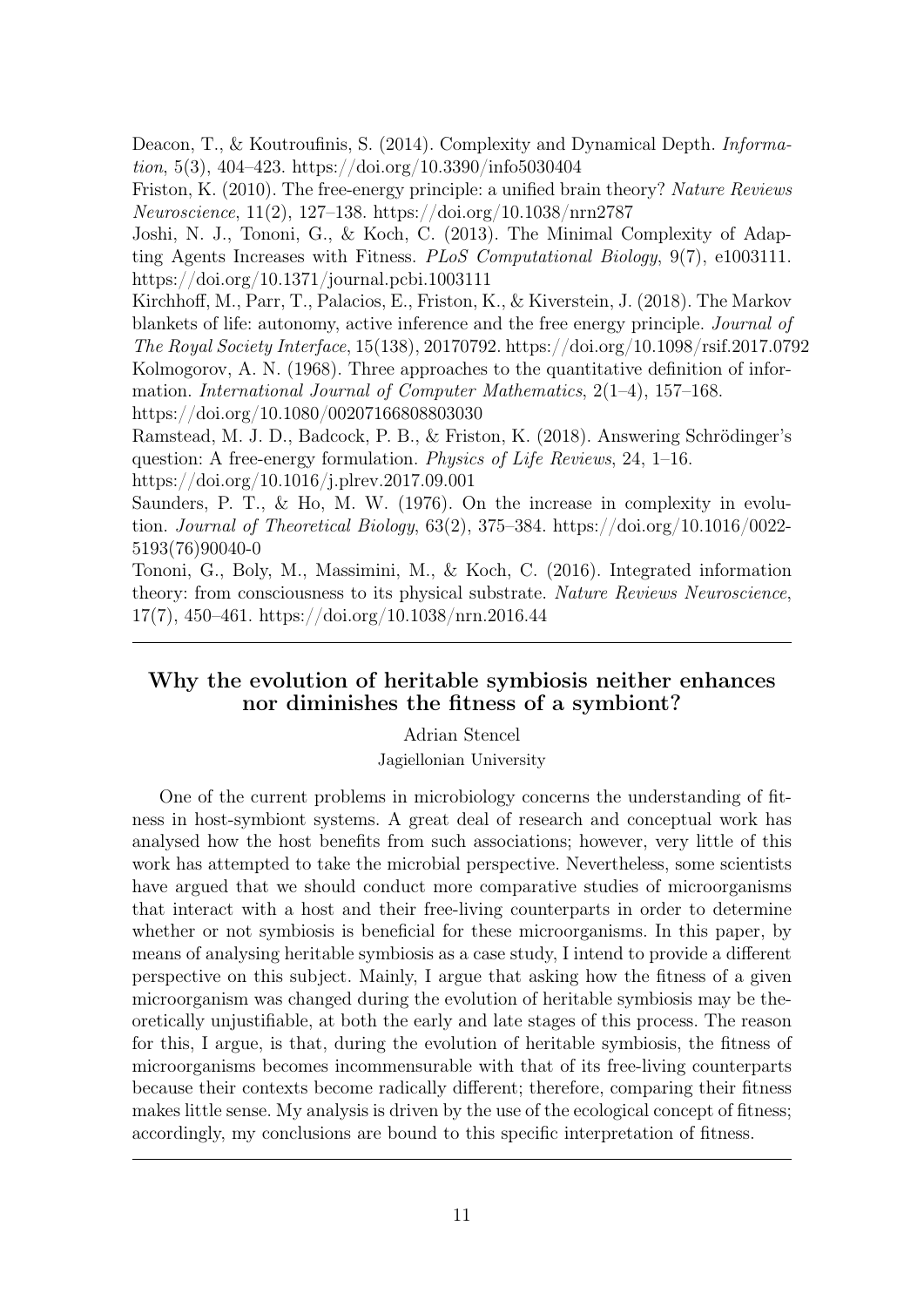## Holobionts as niche constructors, and how to measure their fitness

#### Javier Suárez

#### University of Barcelona & University of Exeter

Holobionts are biological assemblages composed by a macroorganism (animal, or plant), plus its symbiotic microbiome. Under the framework of the hologenome concept of evolution, some biologists and philosophers have recently argued that holobionts are biological individuals and that, together with their hologenome, they are a unit of selection in evolution (Rosenberg and Zilber-Rosenberg 2008, 2013; Theis et al. 2016; Lloyd 2017). The thesis that the holobiont and its hologenome constitutes a unit of selection in evolution squares poorly with the scientific evidence, though, as the taxa that compose the microbiome of a host does not seem to get faithfully transmitted transgenerationally (Moran and Sloan 2015; Douglas and Werren 2016; Hurst 2017). Recently, I have argued that the lack of species cotransmission is not problematic if the microbiome is conceived functionally, instead of taxonomically, and holobionts are conceived as units of selection from a multilevel selection 1 perspective (MLS1), instead of from a multilevel selection 2 perspective (MLS2) (Suárez, under review). However, so far, I have not yet developed how the "functional" holobiont could be conceived as a unit of selection from a MLS2 perspective. In this paper, I will argue that it is possible to do so by appealing to the notion of niche construction.

A MLS2 perspective requires the existence of parent/offspring relationship between holobionts. If holobionts are conceived functionally, instead of taxonomically, a MLS2 perspective could be applied to conceive their parent-offspring relationships by studying the patterns of functional similarity between the parental microbiome and the offspring microbiome for a host generation. If the similarity between parent and offspring is higher than between random members of the population, then holobionts would arguably evolve via MLS2 selection. In this paper, I will argue that niche construction can arguably act as a mechanism to guarantee parental/offspring functional similarity concerning their microbiome composition. I will argue that, by constructing their niches for their offspring, hosts undirectedly construct the microbial niche too, and in doing so they increase the likelihood that their offspring bears a sufficiently similar microbiome than the one they bore. Niche construction act, in this sense, as a mechanism to guarantee inheritance relations among holobionts.

I will finally relate this observation to fitness by arguing that niche construction can also be a means to measure the fitness of holobionts to the environment, in so far as it can guarantee that some hosts transmit their microbiome more than other hosts. In the case of the holobiont, there will be two measures of fitness: on the one hand, the fitness of the host (how many offspring it produces); on the other, the fitness of the microbiome (how functionally similar are the different microbiomes in the holobiont population). Niche construction, I argue, would play a role in the later, but not in the former.